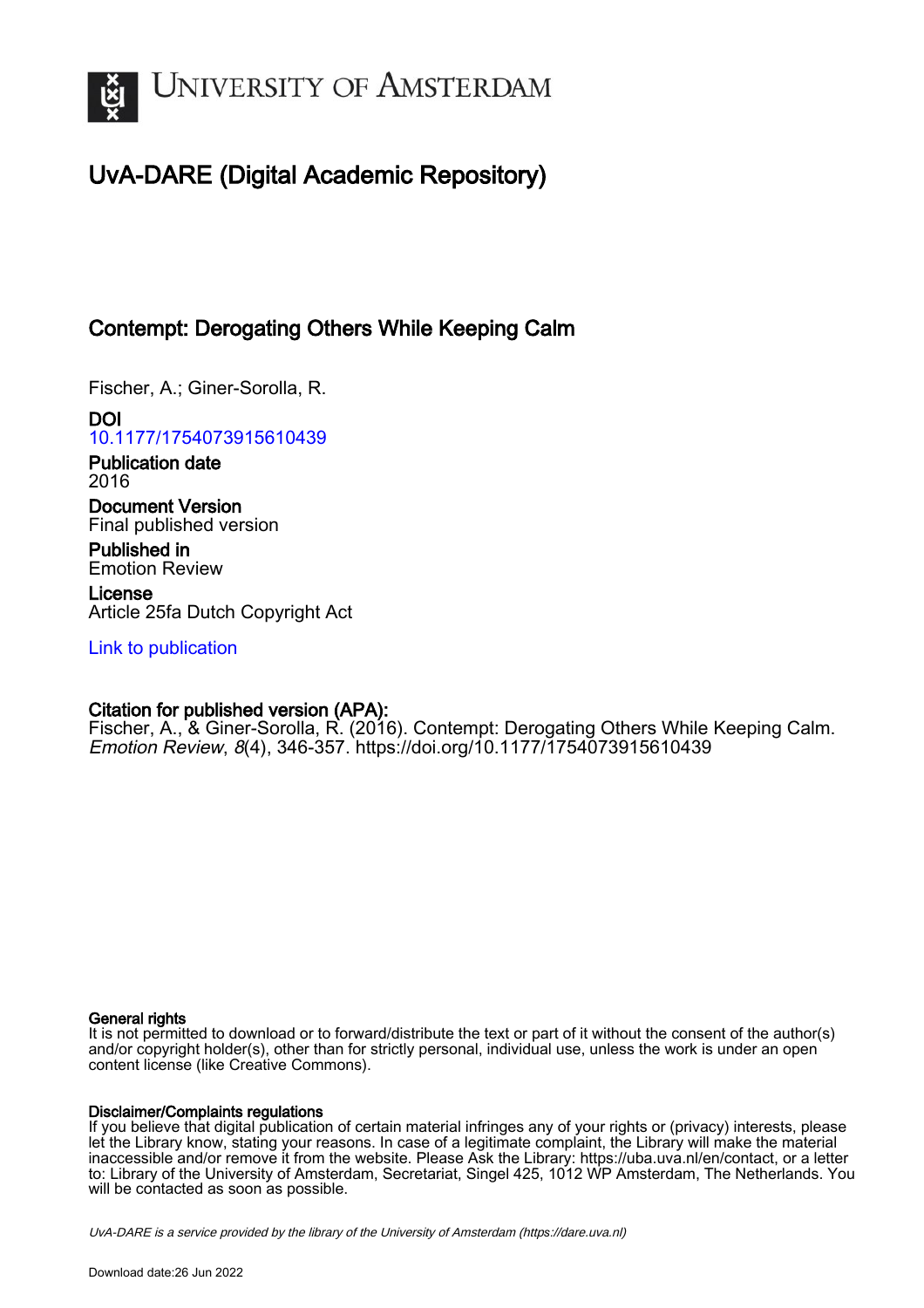#### **Article**

# emotion<sub>review</sub>

*Emotion Review* Vol. 8, No. 4 (October 2016) 346–357 © The Author(s) 2016 ISSN 1754-0739 DOI: 10.1177/1754073915610439 er.sagepub.com

# Contempt: Derogating Others While Keeping Calm

Agneta Fischer *Department of Psychology, University of Amsterdam, The Netherlands*

Roger Giner-Sorolla *School of Psychology, University of Kent, UK*

## **Abstract**

While philosophers have discussed the emotion of contempt from antiquity to the present day, contempt has received less attention in psychological research. We review the defining features of contempt, both as a short-term emotion and as a more long-lasting sentiment. Contempt is similar to anger in that it may occur after (repeated) social or moral transgressions, but it differs from anger in its appraisals, actions, and emotivational goals. Unlike anger, contempt arises when a person's or group's character is appraised as bad and unresponsive to change, leading to attempts to socially exclude the target. We discuss associative, self-regulatory, and social distancing functions of contempt and present a dynamic social model of contempt versus anger.

#### **Keywords**

contempt, moral emotions, social functions

Contempt has a strange history within the study of emotions. Writers from Aristotle to Hume, Kant to Nietzsche, have treated it as a meaningful expression related to morality and social relations, but not always with the same standing as other emotions. This ambivalence has continued into the modern psychology of emotions (e.g., Ekman, 1994; Ekman & Heider, 1988; Prinz, 2007). In contrast to other moral emotions with which it is frequently classified—chiefly, anger and disgustcontempt has not developed a coherent empirical literature of its own.

In this article, we review empirical findings on the characteristics and functions of contempt and related emotions, especially anger. We present three main arguments throughout this article. First, contempt is a discrete emotion, different from anger, disgust, or hate; its core feature is that contemptuous people look down on their targets and try to ignore or exclude them. Second, contempt can also take the form of a long-lasting sentiment toward a person or group, building either on previous instances of ineffective anger or on stereotypical perceptions. We elaborate on both these points in the first section, The Characteristics of Contempt. Third, the "cool" rather than "hot"

features that prevail in contempt and make it a less prototypical emotion also suggest that it may have a self-regulatory function. We consider this and other functional outcomes in the next section, The Consequences of Contempt. Our final, more speculative section titled The Controversy of Contempt engages with whether contempt is a morally justifiable emotion.

# **The Characteristics of Contempt**

Is contempt a basic emotion, a mixed emotion, or perhaps not a distinct emotion at all? Each of these views has been defended by one or more scholars (e.g., Clore, Ortony, & Foss, 1987; Ekman & Heider, 1988; Izard, 1971, 2007; Johnson-Laird & Oatley, 1989; Lazarus, 1991; Ortony & Turner, 1990; Prinz, 2007; Tomkins, 1963, 1984). In order to determine its status as discrete emotion, we consider whether contempt is: (a) semantically distinct from other emotion terms; (b) unique in the kind of situations that provoke it; (c) accompanied by distinct appraisals and action tendencies; (d) unique and universal in nonverbal expression; and finally, (e) distinctive in its physiological signature.

*Author note*: Both authors contributed equally to this article and the names appear in alphabetical order.

*Corresponding author*: Agneta Fischer, Department of Psychology, University of Amsterdam, Weesperplein 4, Amsterdam, 1018 XA, The Netherlands. *Email*: [a.h.fischer@uva.nl](mailto:a.h.fischer@uva.nl)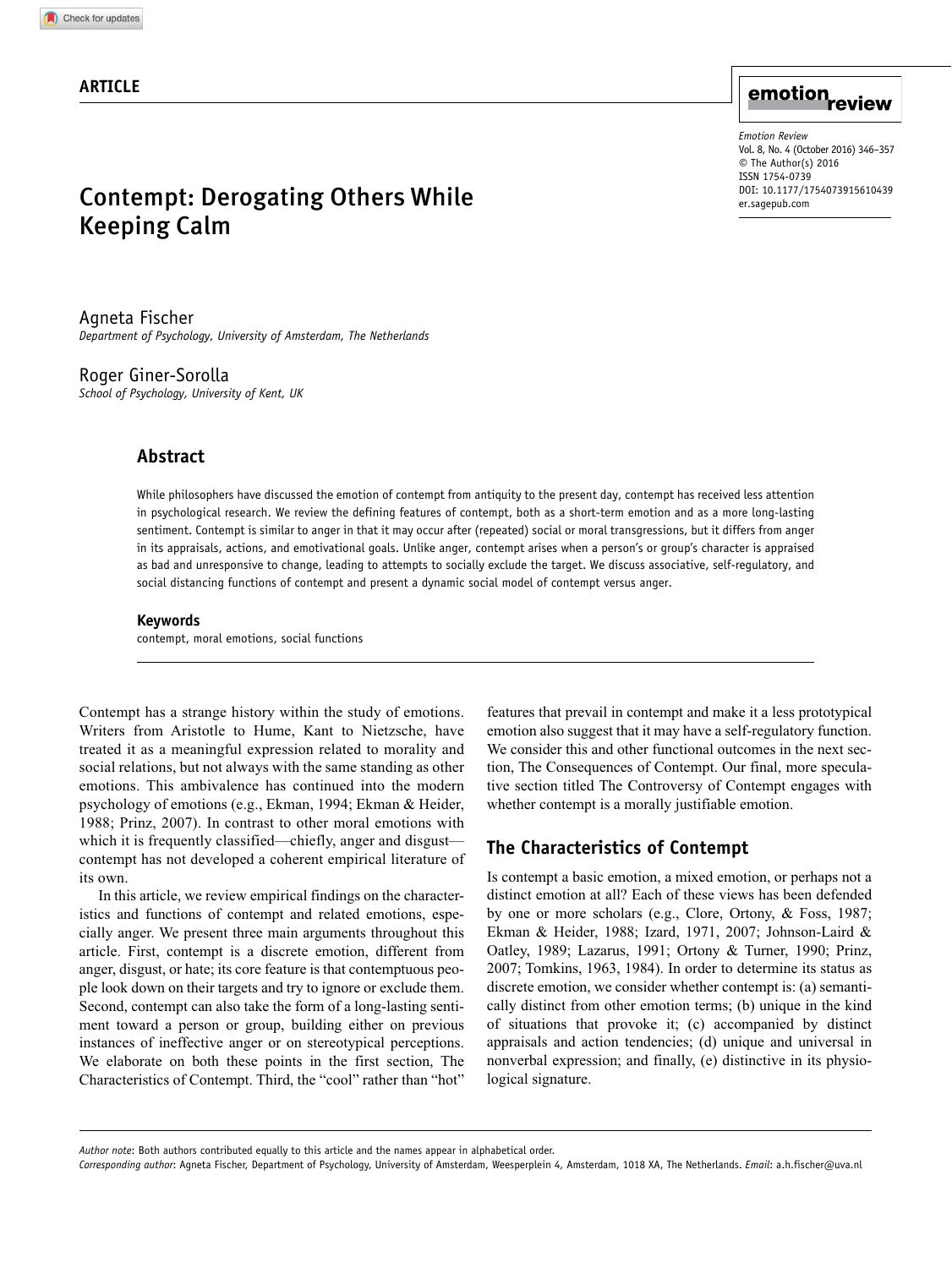### *Does Contempt Have Distinctive Referent Terms?*

Like it or not, much research on emotion uses verbal measures. Indeed, many theories of specific emotions base their categories on the available, distinct words in the language they use (for critiques see Barrett, 2006; Wierzbicka, 1999). However, laylanguage terminology is still an important facet of a multicomponent view of emotion. In addition, whether an emotion is seen as psychologically basic often depends on whether it is semantically basic (see Ortony & Turner, 1990, for an analysis of the concept of basic emotions). Thus, one aspect of judging contempt's distinctiveness is to find whether it forms a distinctive category across languages.

Starting with English, a problem arises. Although "contempt" and its synonyms ("scorn," "disdain," or "aversion") are often classified as emotion words, English speakers do not readily use them. Fehr and Russell (1984) found that respondents mentioned the word "contempt" only twice when asked to list as many emotion words as they could in a minute ("anger" was listed 149 times, and "disgust" 27 times). In addition, no participant in a study of emotion words in six European languages by van Goozen and Frijda (1993) spontaneously mentioned contempt or its synonyms in a free-listing task, though such words existed in all six languages. Going beyond Indo-European languages, distinct "contempt" words appear much less frequently across languages than, for example, words for anger and sadness (e.g., Hupka, Lenton, & Hutchison, 1999; Shaver, Murdaya, & Fraley, 2001).

A cluster analysis of the English emotion lexicon based on a sorting task (Shaver, Schwartz, Kirson, & O'Connor, 1987; see also Storm & Storm, 1987) found that "contempt" clustered together with disgust, but "scorn"—often seen as a synonym for "contempt"—fell in with "anger." However, Jameson (1996), replicating the sorting task with the same words but a slight difference in methodology, found "contempt" to cluster with "anger" and "scorn" to cluster with "hate." Scherer, Shuman, Fontaine, and Soriano (2013) sorted numerous emotion terms on the basis of two appraisal-related dimensions: valence (or goal conduciveness) and potency (or control). This placed contempt in the same quadrant as disgust, anger, and hostility. In short, contempt and its synonyms often cluster together with hate or disgust, and on a more abstract level, also with anger.

Thus, even in languages in which "contempt" has a distinct word, speakers do not often use it. Still, the scarcity of its referent term does not mean that contempt cannot have distinct causes, characteristics, and implications; only that people find it hard to agree on how to talk about them.

# *Does Contempt Have Distinctive Eliciting Situations?*

Research sometimes identifies contempt as a reaction to a moral transgression. Rozin, Lowery, Imada, and Haidt (1999), proposed that contempt, anger, and disgust are elicited in reaction to violations of three distinct ethics (the CAD triad hypothesis; cf. Shweder, Much, Mahapatra, & Park, 1997). Anger is elicited when individual rights (autonomy) are violated, disgust when purity or sanctity (divinity) is violated, and contempt when social hierarchy or duty (community) is violated. More specifically, contempt in this scheme responds to being disloyal, disobedient, or disrespectful, or breaking the rules of a community. These authors found support for their proposed correspondences among U.S. and Japanese participants, using verbal as well as facial-expression identification measures of emotion.

However, various studies beyond this first test of the CAD hypothesis (Hutcherson & Gross, 2011; P. S. Russell, Piazza, & Giner-Sorolla, 2012) have not found the one-to-one association proposed. Apparently, contempt appears not just in reaction to community violations (e.g., social obligations, duties, social hierarchy, loyalty), but also to autonomy violations (e.g., offenses against individual freedom, fairness, justice, etc.). Such events evoke a mixture of negative feelings, such as anger, moral disgust, and contempt (see e.g., Hutcherson & Gross, 2011; Marzillier & Davey, 2004; Simpson, Carter, Anthony, & Overton, 2006). Fischer and Roseman (2007) also found that when participants were asked to recall a personal contempt event, it was almost always one in which they had also felt a great deal of anger. Thus, the unique characteristic of contempt does not clearly lie in the type of events that provoke it.

#### *Does Contempt Have Distinctive Appraisals and Action Tendencies?*

Perhaps the distinctive feature of contempt is not which objective situations set it off, but how the situation is judged. Anger and contempt, for example, have both similar and dissimilar appraisal components, and this explains why similar events or social groups are capable of eliciting either emotion, given slight changes to the individual's appraisal (cf. Frijda, 1986). Both emotions involve blaming another for intentional, unfair wrongdoing. But contempt also involves the appraisal that the other is inferior, maybe not even worth one's energy or attention, because he or she has a bad character (Fischer & Roseman, 2007). In the case of anger, we blame the other for doing wrong and blocking our goals. However, in contempt we despise the other as stupid, incompetent, or immoral (see also Hutcherson & Gross, 2011) deriding their disposition more so than their act.

This different appraisal pattern accompanies a larger feeling of control in anger than in contempt. We may think we can change the ones we are angry at, whereas we have given up this hope for those we hold in contempt. The dispositional nature of contempt is illustrated in the following quote from Alberto Moravia's book *Contempt* (1954/1999), describing a marriage falling apart: "But why do you despise me?" (the husband asks) "Because I do," she cried all at once; "because you're made like that, and however hard you try, you can't change yourself" (p. 219).

Appraisals of the other's inferiority and of lack of control also carry distinct motivational tendencies. Roseman (2001) referred to contempt as belonging to the "exclusion" family of emotions, in contrast with the "attack" family, to which anger belongs. Fischer and Roseman (2007) indeed found that in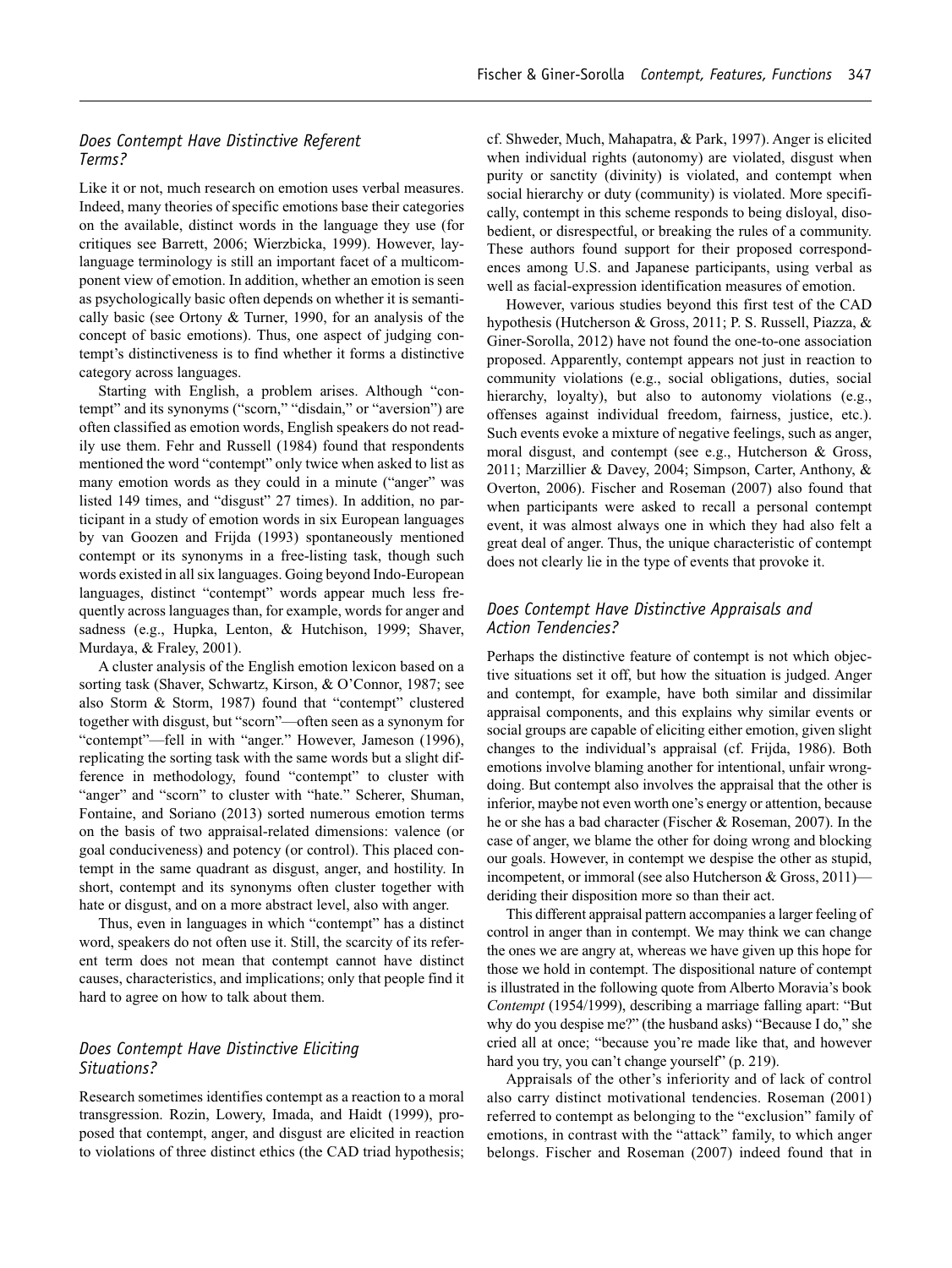contempt more often than anger, respondents ignored the other person, gossiped about the other, and excluded him or her socially. Anger, on the other hand, was characterized by antagonistic approach: criticizing, giving negative feedback, explicitly expressing anger, and so on. A difference was also found in behaviors after a few days. Participants reported reconciling more with the target of their anger (approach tendency) than with the target of their contempt.

In line with these appraisals and action tendencies, the "emotivational" goal of contempt (Roseman, Wiest, & Swartz, 1994) is to exclude the transgressor, unlike the characteristic goal of anger, which is confrontational. By showing contempt, the target is removed from consideration. Ending social relations is the ultimate criticism of another's character or actions. Research on marriage relationships by Gottman and Levenson (2002), for example, has shown that contempt by one partner (or both) for the other is the best predictor of divorce. This finding is not surprising given the emotivational goal of exclusion.

Similar exclusion tendencies are found in research on contempt within intergroup relations. Extending a model of collective action (van Zomeren, Spears, Fischer, & Leach, 2004) to nonnormative, that is, violent or illegal, actions, Tausch et al. (2011) examined support for various acts by students, Indian Muslims, and British Muslims. They found that whereas normative actions, such as petitions and protests, were often driven by anger, nonnormative actions were driven by a sense of low efficacy, and were better predicted by contempt (see also Becker, Tausch, & Wagner, 2011).

## *Does Contempt Have Distinctive Nonverbal Expressions?*

Another feature relevant to the basic status of an emotion is whether it has a unique, universal facial expression. Ekman and his colleagues (Ekman & Friesen, 1986; Ekman & Heider, 1988; Matsumoto, 1992, 2005; Matsumoto & Ekman, 1989) identified a facial expression of contempt: the tightening and raising of one lip corner, or "unilateral lip curl" (see Figure 1 in Wagner, 2000). In this research, respondents from different cultures accurately decoded this facial display as contempt (see also Biehl et al., 1997; Ekman & Heider, 1988). However, other studies, using different photos, different labels, and different tasks did not replicate these findings (e.g., Haidt & Keltner, 1999; Izard, 1971; J. A. Russell, 1991; Wagner, 2000). For example, Haidt and Keltner (1999), comparing American and Indian recognition rates of various emotions, found that only 35% of the Americans correctly labeled the contempt expression as contempt (and 55% as disgust). At the same time, 62.5% of the Indian respondents labeled the expression correctly.

Several methodological problems have been proposed to explain the inconsistent recognition rates of the contempt display (Ekman & Friesen, 1988). For example, some studies have found that the number of correct responses is higher in a forced-choice format than in a free-response one (e.g., Widen, Christy, Hewett, & Russell, 2011), though others did not find this difference (e.g., Haidt & Keltner, 1999). A related critique is the absence of a "none-of-these" response. For example, Wagner (2000) showed that the lack of such a response option results in a high percentage of observers (70.4%) incorrectly choosing contempt for a neutral face. This may not only point to a methodological problem but also to the close association between contempt and a pose of indifference, to which we will return later.

Finally, recall that the word "contempt" is not used frequently in the English language. Thus, the problem with labeling contempt faces may not lie in the recognition of the expression, but in the availability of a label. Indeed, Matsumoto and Ekman (2004) found that contempt expressions could reliably be matched to situations that would elicit contempt, such as "The person hears an acquaintance bragging about accomplishing something for which the acquaintance was not responsible."

In addition to facial displays, several attempts have been made to study other emotion expressions, such as nonlinguistic vocalizations of affect (e.g., laughter, screaming) or speechembedded affective prosody (e.g., emotional tone of voice; Banse & Scherer, 1996; Hawk, van Kleef, Fischer, & van der Schalk, 2009; Juslin & Laukka, 2003; Schröder, 2003). Contempt's spontaneous vocalizations include a snort, a tongue click, a sigh, a ts-ts, or huh-huh (see Hawk et al., 2009). Hawk and colleagues showed that affect vocalizations of contempt are much better recognized than facial displays or speech-embedded prosody, in contrast with other emotions that show equal recognition from facial and vocal affective expressions. Even so, across the three different channels studied, contempt was always the least recognized emotion, often confused with disgust or with the "none of these" label, although recognition was still above chance level. As with facial expressions, it may be the rarity of the term "contempt" that impedes verbal labeling.

# *Is Contempt Physiologically and Neurologically Distinctive?*

A few studies have shown that the processing of contempt faces is accompanied by activation of the amygdala, in particular in socially anxious individuals (Stein, Simmons, Feinstein, & Paulus, 2007), and in comparison with neutral faces (Sambataro et al., 2006). However, these findings are primarily informative about *responses to* contempt, and thus they cannot be regarded as evidence regarding neural responses when actually feeling contempt. In addition, activation of the amygdala occurs in reaction to a variety of emotional or motivational stimuli, and does not tell us much about the distinct neural pattern of contempt. No further studies on physiological characteristics of contempt have been conducted.

At first sight, this may appear to support the notion that "contempt is a relatively cool emotion" (Izard, 1992, p. 272). However, we do not know whether the absence of published work on bodily indicators is due to a lack of studies or a lack of findings. Maybe the apparent "coolness" of contempt reflects action tendencies to detach from the other and to show one's own superior status. The nature of its outward display and inward feelings, sometimes described as more subtle and less intense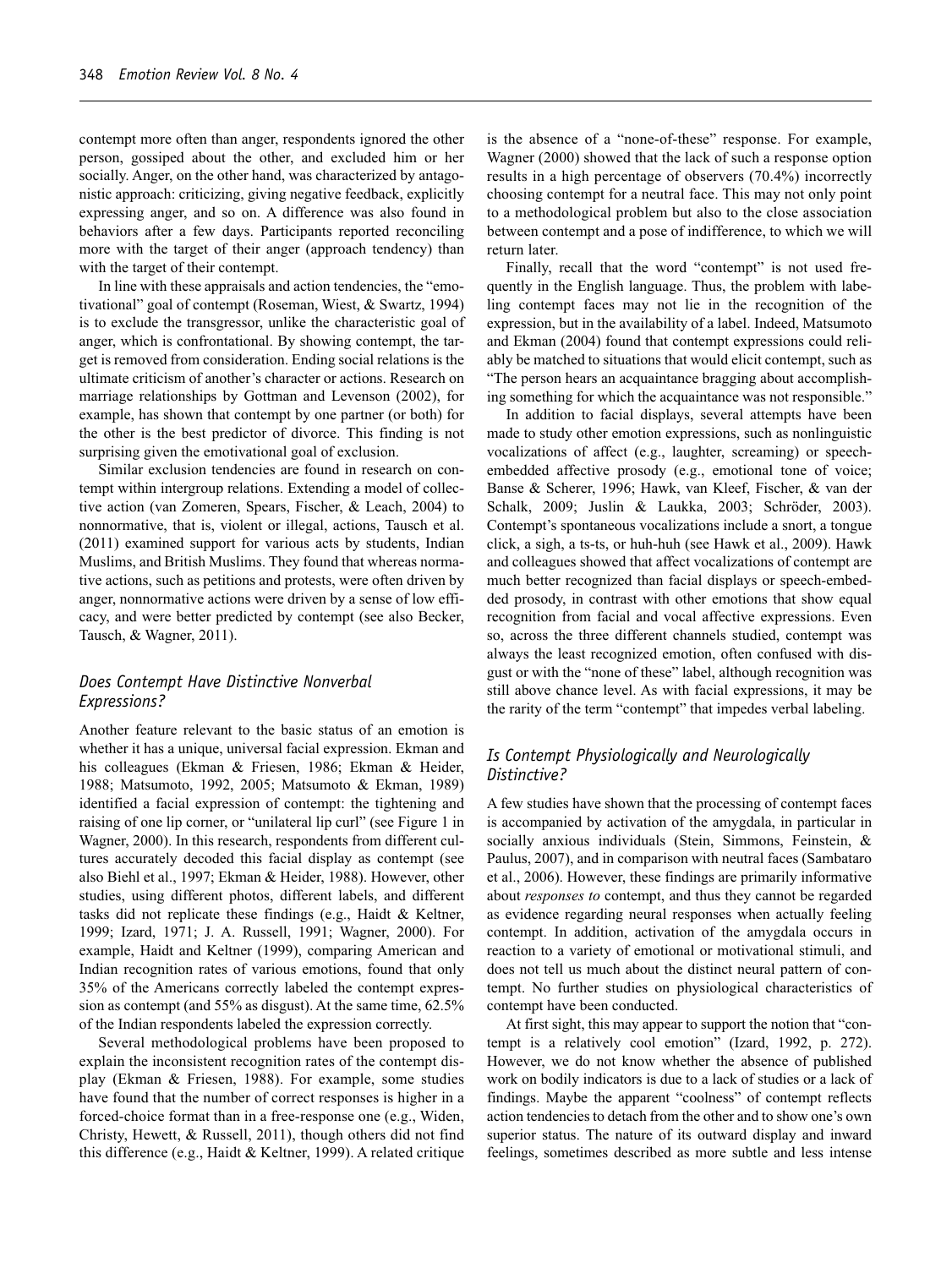

**Figure 1.** Dynamic social model of the different pathways leading to contempt and anger.

than that of other emotions, may in fact be a means to regulate one's anger or even fear, and to display a dismissive attitude to the target (Fischer, 2011). We will return to this point later.

# **Contempt, Disgust, and Hate**

Although most research has compared contempt to anger, some speculative distinctions can be made between contempt and other associated emotions. *Disgust* is often considered as a kindred emotion to contempt, because they both imply avoidance tendencies, though in the case of disgust this tendency is more to shutting oneself off from contamination, whereas contempt tendencies are more similar to looking down. These slightly different tendencies can also be observed in the different facial expressions often associated with contempt and disgust. Disgust faces typically show a closing of the nostrils caused by the wrinkling of the nose and pulling the upper lip, as well as a mouth gape and protruding tongue, as if to shut off and expel contaminants (Rozin, Lowery, & Ebert, 1994). By contrast, contempt faces more typically show a slight upward movement of the head and an asymmetric or unilateral lip curl, a more directly communicative signal (Ekman & Heider, 1988; Wagner, 2000).

Another difference is the type of sociomoral events that evoke each emotion. Disgust is a strong emotional response to an act that violates moral codes about what a person can or cannot do with one's own body, such as sexual norms (for a summary of research see Chapman & Anderson, 2013; P. S. Russell & Giner-Sorolla, 2013). Contempt may be occasioned by evidence of the person's low moral standing, but does not in our view have the strong visceral nature of moral disgust, or its feelings of contamination. Also, disgust is not a uniquely social emotion and compared to contempt, tends to be directed at events or objects more so than other people (Roseman et al., 1994), which may suggest that disgust toward a person has more of a dehumanizing quality.

Although empirical studies have not directly compared contempt to hate (Halperin, 2008; Petersen, 2002; Sternberg, 2005), the two share some characteristics (see Jasini & Fischer, 2015). Both emotions appraise the essence of another person or group as bad, inferior, or loathsome (see also Halperin & Gross, 2010). However, contempt towards another group implies derogation or exclusion of that group, whereas hate calls for more direct and aggressive action. It is still open for discussion whether contempt paves the way for more extreme expressions of hatred or disgust, or whether it only provides a less extreme alternative, and operates as a regulator of hate. If contempt leads to hatred, the ultimate outcome is bound to be aggression and vengeance (see also Bell, 2013).

# **Emotion or Sentiment?**

We conclude from this review that contempt is a distinct feeling state with unique characteristics even though "contempt" is not a well understood word in many languages, and lacks some features that would firmly class it as a prototypical emotion. It occurs in reaction to social or moral transgressions that are perceived as wrong and that may also elicit anger, disgust, or hatred. However, contempt features unique appraisals of inferiority, motives to socially exclude the target, and specific facial and vocal expressions, although no clear physiological signs have been found. Most contemporary psychological theories agree that emotions can be best described as multicomponential (e.g., Frijda, 1986, 1988; Moors, Ellsworth, Scherer, & Frijda, 2013; Parkinson, Fischer, & Manstead, 2005; Roseman, 2001; Scherer, 1984, 2005). So, we conclude that contempt has many, if not all, components typical of emotions.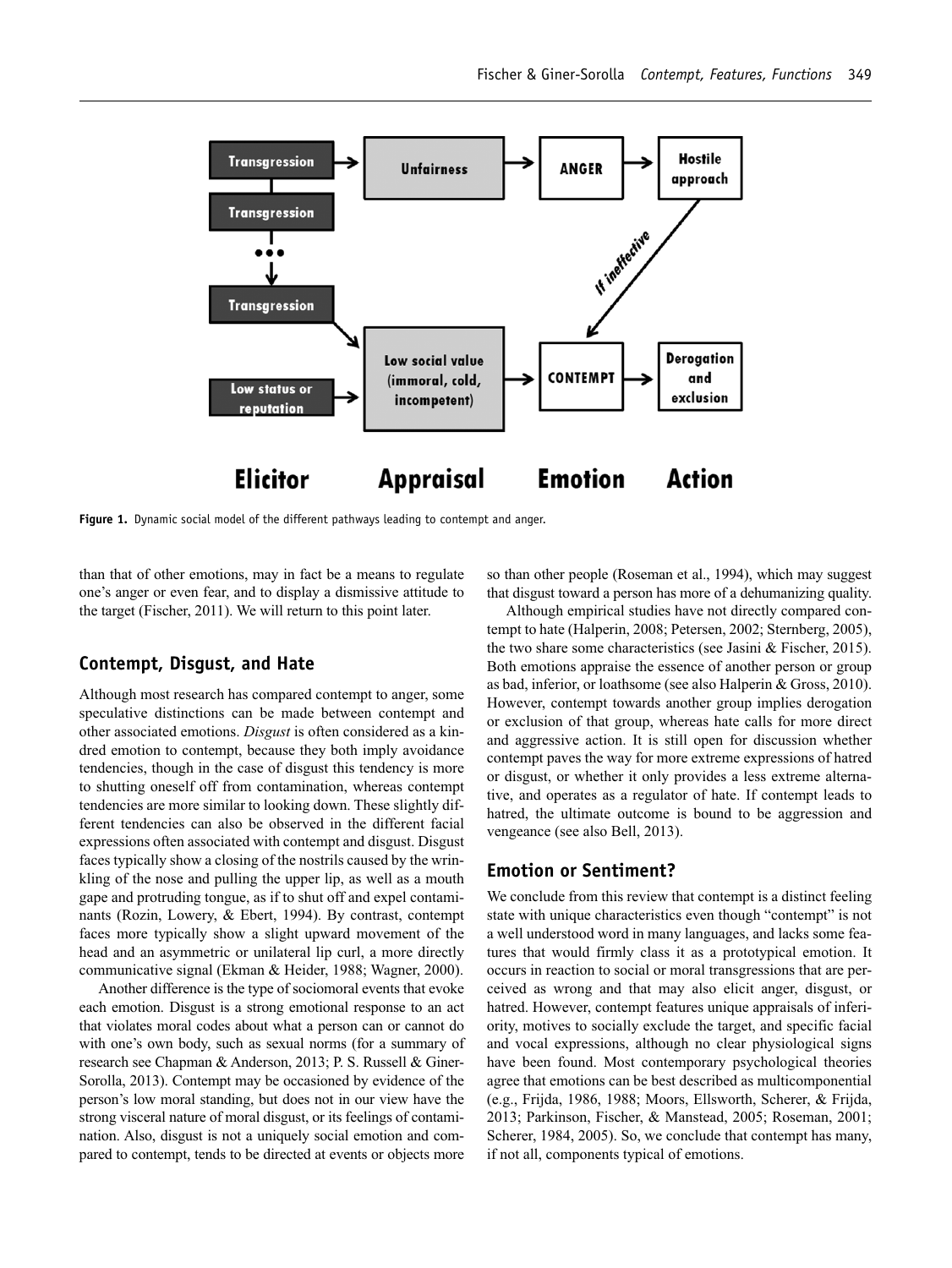However, contempt may not only occur as a specific emotion, but also can coalesce into a sentiment. Although many of the features of an emotion and its corresponding sentiment can be similar, the difference between emotion and sentiment is to date theoretically defined by the eliciting stimulus. Emotions are immediate reactions to events involving individuals or groups, whereas sentiments have been defined as long-term, based on more global appraisals of individuals or groups (Frijda, 1993). That is, whereas the emotion contempt requires a specific transgression by someone, this is not the case for the sentiment of contempt. A sentiment may be elicited by merely seeing some who belongs to a very low valued group. Put another way, sentiments are associations that allow the consistent elicitation of emotional responses when merely faced with their object. Maintaining a sentiment involves a binding of the emotion to the object; in a sense, the emotion becomes part of the ongoing attitude toward it (cf. Crites, Fabrigar, & Petty, 1994; Giner-Sorolla, 1999).<sup>1</sup> Sentiments are assumed to be distinct from attitudes, however, because sentiments are characterized by appraisals and action tendencies, and are thus discrete, like emotions, although they lack nonverbal expressions and physiology. Attitudes or moods on the other hand, are defined by valence only. This distinction between emotions on the one hand, and sentiments on the other hand, has not been empirically studied to date, so we can only speculate on whether these different pathways to contempt result in distinct, yet related, mental states.

Contempt as a sentiment has two sources. First, a sentiment can be based on a history of social experiences independently of any one specific event or behavior. For example, a wife may develop feelings of contempt for her husband because he has neglected her over the years, and she may appraise him after all these years as inferior, incompetent, or immoral. Fischer and Roseman (2007) indeed found that individuals often had a history of transgressions by the target of their contempt. It seems that their contempt was fuelled by past anger experiences that failed to change the other. In other words, the other person kept frustrating them, and expressing anger did not have any effect, so the angry person felt they were not able to influence the other. Although contempt can occur as a reaction to a specific transgression here—on the basis of previous transgressions the wife may develop a more permanent contemptuous sentiment towards her husband.

Second, contempt as a sentiment can also be based on global information about targets who have not transgressed any specific rule, but who are merely seen as inferior—an attitude formed either directly or by social communication and stereotypes (see also Izard, 1977). This type of contempt has the nature of a sentiment, because it attaches to a general representation rather than being based on a specific event (Frijda, 1994; Sonnemans & Frijda, 1995). This idea is nicely illustrated in a remark by George Orwell (1937/1958) on devalued social classes: "Here you come to the real secret of class distinctions in the West … It is summed up in four frightful words, which people nowadays are chary of uttering, but which were bandied about quite freely in my childhood. These words were: *The lower classes smell*." (Orwell, 1937/1958, p. 159).

In research on the stereotype content model (Cuddy, Fiske, & Glick, 2007; Fiske, Cuddy, Glick, & Xu, 2002; Glick, Fiske et al., 2006), contempt, along with anger, disgust, and hate, are associated with groups that are seen as lacking both in social warmth and competence, such as welfare recipients, homeless people, or drug addicts. In this research contempt and disgust are usually not differentiated, however. In addition, this research typically asks people to report on general attitudes in society, rather than their own stereotypes and feelings. While this feature protects against social desirability effects (cf. Devine, 1989, Study 1), most of this evidence thus concerns beliefs about sentiments, rather than sentiments themselves. In fact, research directly tapping social attitudes sometimes does not find contempt associated necessarily with low warmth and competence. For example, Ufkes, Otten, van der Zee, Giebels, and Dovidio (2012) found that low competence seen in novel groups led to contempt, while low warmth led to anger, with no interaction.

#### *A General Model of Contempt*

To summarize the general conclusions of the preceding sections, we will illustrate a dynamic social model of contempt and anger in comparison,<sup>2</sup> including three possible paths to contempt (Figure 1). The model can apply to both individual and collective targets. In this model, eliciting information is on the far left, appraisals on the basis of that information are on the left, emotions to the right, and action responses on the far right. We have distinguished between the emotion and sentiment of contempt in the model by the different pathways and elicitors (transgression and low status and reputation). As argued earlier, to date we do not have evidence that the emotion and sentiment are really defined by different appraisals or action tendencies.

To start at the top left, a single transgression is likely to lead to the appraisal of unfairness in the action, which leads to anger and confrontational action tendencies. However, if the transgression is seen as characteristic or habitual (indicated by its repetition downwards), this will more likely produce an additional appraisal that the person or group has dispositionally low social value, which will lead to contempt. Another path to (the sentiment of) contempt goes more directly, through the transmission of beliefs about the target's low social value by way of its status or reputation. Finally, on the right, if the confrontational actions arising from anger are experienced to be ineffective in changing the target's ways, an angry feeling may be turned back into contempt.

# **The Functions of Contempt**

Our next question involves the function(s) of contempt. We advocate a social functional approach to emotions (see also Fischer & Manstead, 2008; Giner-Sorolla, 2012; Hutcherson & Gross, 2011; Keltner & Haidt, 1999; Parkinson et al., 2005; van Kleef, 2010), and distinguish three functions relevant to contempt, each of which may operate on a number of social levels: (a) the associative function, which establishes strong associations between contempt and its target; (b) the self-regulation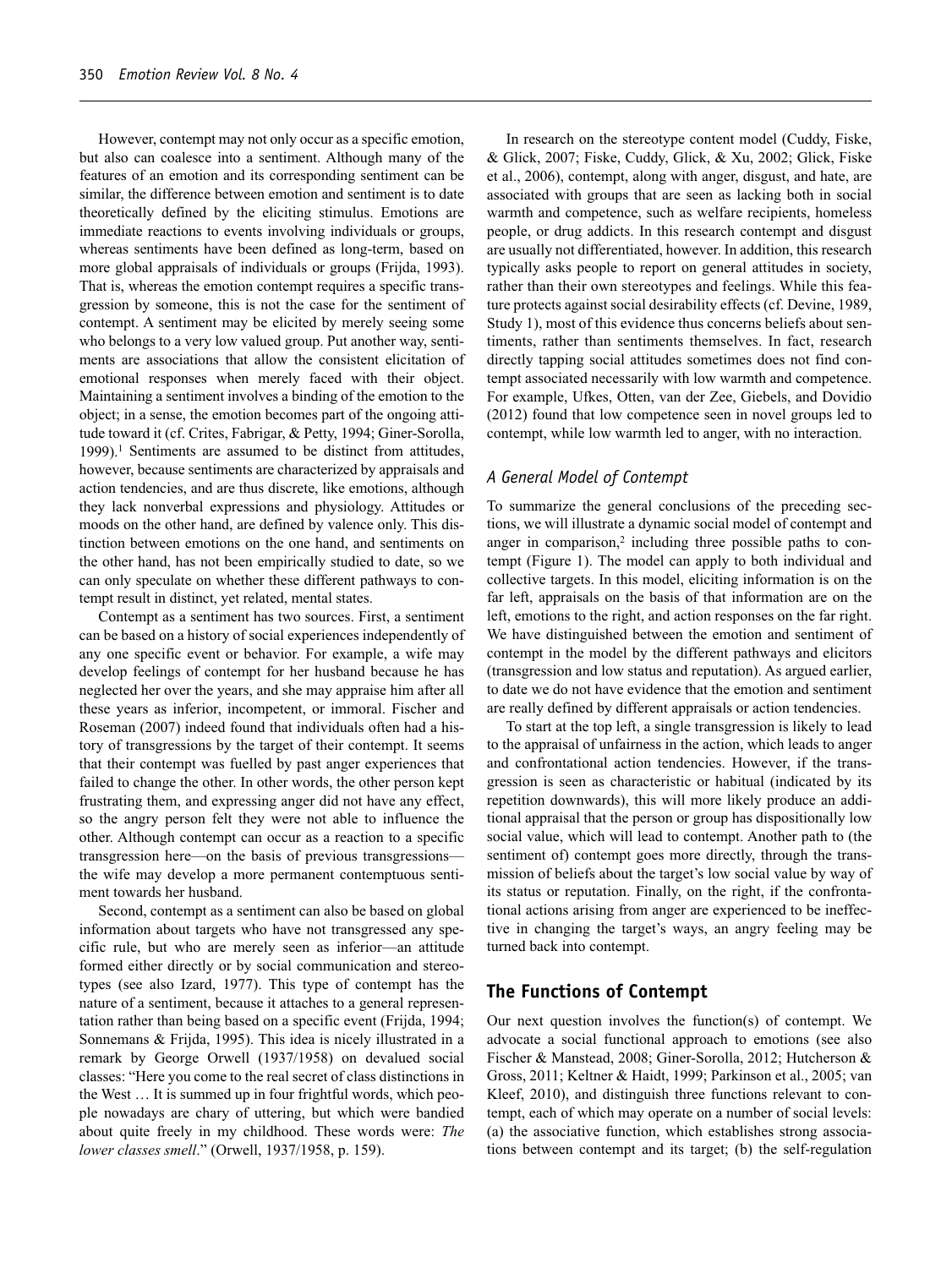function, which uses emotions as a feedback mechanism to control behavior and to other emotions, and (c) the social distancing function, in which an appraisal of the situation leads to communication to achieve contempt's social goals. We first describe these functions and then discuss their potential conflict in more detail, on the basis of Giner-Sorolla's model of functional conflict (2012).

## *The Associative Function*

This function assumes that we can respond quickly to emotional stimuli, because emotions help us to learn fast associations between stimuli and emotions. In addition, emotions become associated with important belief systems such as anger in response to unfair events, or disgust in response to violating hygiene norms. In the case of contempt, we assume that it can create enduring associations between certain low status groups and contempt, as we have seen. Indeed, Bell (2013) referred to contempt as a *globalist* emotion, in that it can take a whole person or group as its object without the actual occurrence of an event or act. As associations and sentiments become more accessible they help individuals to orient quickly to a potentially socially threatening environment, similar to the function of highly accessible attitudes (Fazio & Olson, 2014). An emotional reaction that becomes accessible without introspection or modification can also provide stability for a value system; like a terminal value, it is a truism beyond argument (Maio & Olson, 1998). On the group level, emotional sentiments that function as rigid associations may have a number of additional functions that strengthen the group and fulfill individual needs in a situation of conflict; for example, reinforcing moral certainty, or maintaining a sense of superiority (Bar-Tal & Halperin, 2011; see also Tajfel & Turner, 1979).

This function applies not only between but also within societies. Contempt works to preserve social hierarchies, as long as the group receiving contempt accepts its socially inferior position. Research we presented earlier on the stereotype content model suggests that some combination of distrust and perceived low competence is most likely to elicit contempt and related emotions from other groups. Many of the groups so perceived are people with a low perceived social value, such as the homeless or drug addicts. The associated actions of avoidance, and cognitions of dehumanization (e.g., Harris & Fiske, 2006), work to further keep them in a subordinate place. Feelings of contempt thus may assure individuals of their standing in a hierarchical social reality (Brandt & Reyna, 2011).

#### *The Self-Regulation Function*

A second function of contempt at the individual level may be self-regulation (Giner-Sorolla, 2012). As argued by self-regulatory theories (e.g., Baumeister, Vohs, DeWall, & Zhang, 2007; Carver & Scheier, 1990), emotions give evaluative feedback on actions, helping people learn from outcomes. Contempt triggers people's efforts to distance themselves from a person they have been angry at and whom they start to devalue. The development

of contempt may thus help to regulate anger or hate, and help the individual by "cooling down" those more effortful and dangerous emotions (see also Fischer & Manstead, 2008). This process has affinities with emotion regulation strategies that strive for calmness and composure (Erber, Wegner, & Therriault, 1996; Koole, 2009). If contempt often serves to regulate anger, this may also explain why the two emotions have been linked together in theory and data.3

Research, including two comprehensive meta-analyses (Aldao, Nolen-Hoeksema, & Schweizer, 2010; Webb, Miles, & Sheeran, 2012), has identified a number of strategies that people might use to down-regulate unpleasant emotions including anger. "Choosing" contempt instead of anger matches the strategy of *reappraisal*. The key reappraisal transforming anger to contempt would be "This person is not capable or deserving of change; I do not need to get concerned." However, an "emotional" perspective on emotion regulation (Mesquita & Frijda, 2011) would even better fit this idea that contempt replaces anger, because contempt and anger are both elicited as a response to the same event, but to multiple concerns. Anger is elicited because one's goal is blocked by another person and one wants this person to stop it, but contempt is elicited because this person is not sensitive to one's anger, and thus other action is required. Depending on the salience of one's specific goals in a social situation, one may express one emotion at the expense of another.

We speculate that contempt might also be used to regulate unrequited love and other forms of social rejection. One somewhat arcane literary example comes from Ariosto's chivalric epic *Orlando Furioso* (1532/1968). Here, the paladin Rinaldo is rid of his unrequited love, which appears allegorically as a monster, by the intervention of a mysterious knight called "Sdegno," or in the archaic Italian of the poem, "Disdain." More scientifically, Baumeister, Wotman, and Stillwell (1993) offered a content analysis of the experience of unrequited love in which 25% of the rejected reported harboring negative feelings for the object of their love. Contempt may very well be one of these.

Feelings and sentiments of contempt may have another effect that serves self-regulatory efforts, namely to boost feelings of self-worth and pride. If contempt usually involves devaluing another, then it should by comparison boost the self-image. Indeed, expressing contempt has been shown to increase the expresser's externally perceived standing. In student settings, for example, those who displayed contempt were judged to be of higher status (Keltner, Young, Heerey, Oemig, & Monarch, 1998). It may be that this increased self-esteem is not only in the eye of the perceiver, but also in the eye of the contemptuous person. Direct proof of this idea, however, remains elusive.

#### *The Social Distancing Function*

Contempt can also be seen as motivating behavior in reaction to the appraisal that an undesirable inferior is too close. This in turn triggers efforts to reestablish the desired distance, whether by distancing oneself or making contemptuous expressions to drive the other away. The distancing function, in order to work,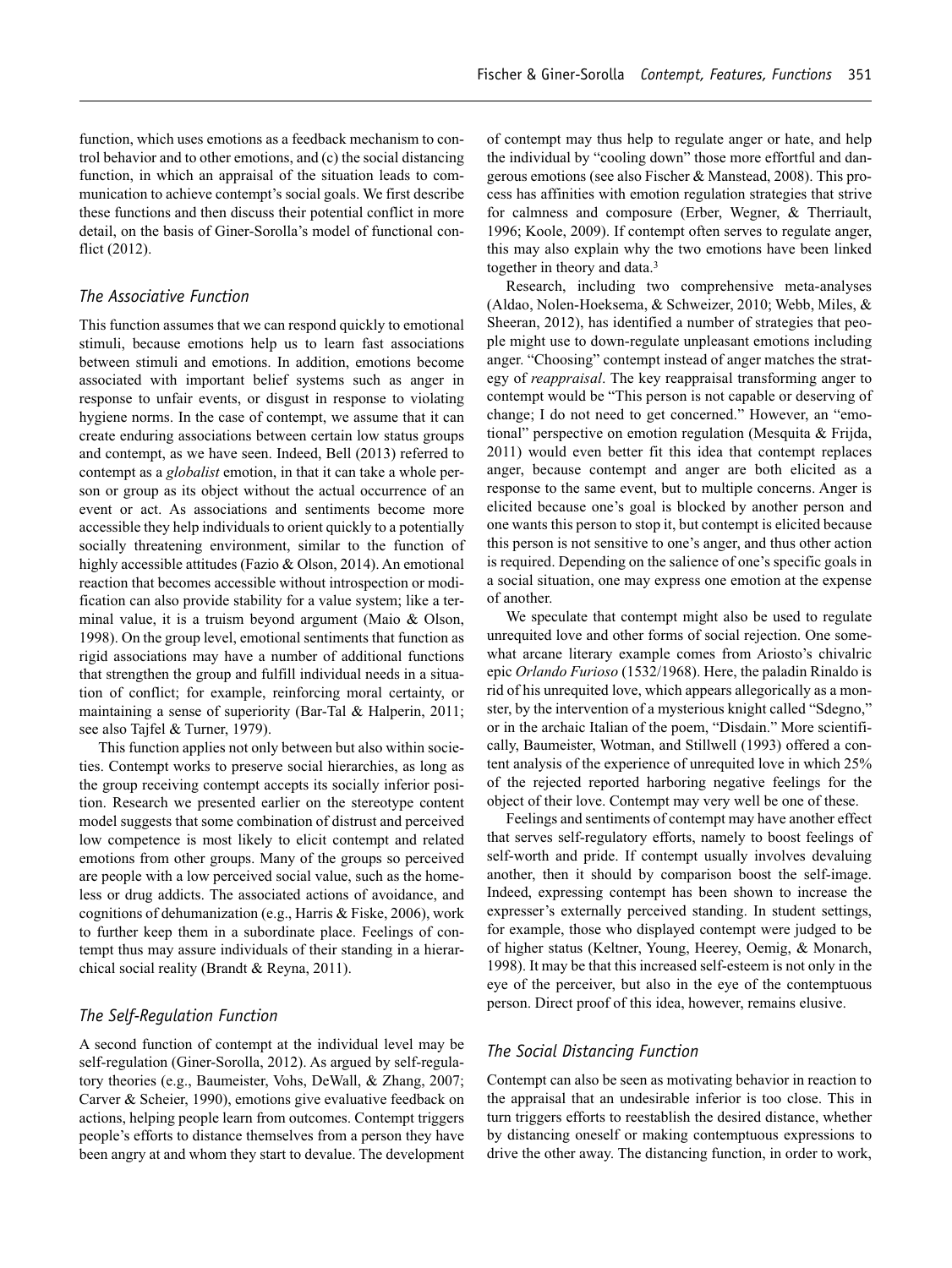needs two parts: the person who creates the distance needs to communicate contempt; and the person receiving the signal needs to respond appropriately by withdrawing (if they agree that the relationship is not worth maintaining).

At the *interpersonal relationship* level, contempt creates social distance by defending the individual's interests. It reinforces social boundaries when another person shows signs of a bad character, incompetence, or lower social status (see also Fischer & Manstead, 2008). Although these traits can also give rise to anger or pity, we think that contempt distinguishes itself from interpersonal anger by a focus on rejection rather than change, and from pity by absence of compassion. This function is clearly evident in the studies of marital couples by Gottman (Gottman, 1998; Gottman & Levenson, 2002), who reported that couples headed for divorce were high on four behaviors, labeled the "Four Horsemen of the Apocalypse," namely criticism, defensiveness, contempt, and stonewalling (that is, listener withdrawal).

Social distancing has been studied in the development of interpersonal conflicts, especially in research on social exclusion (see also Williams, 2001). This body of research finds that frequent exposure to social exclusion leads to diminished selfesteem and impaired self-regulation (Baumeister, De Wall, Ciarocco, & Twenge, 2005). More indirect evidence can be found in Gerber and Wheeler's (2009) meta-analysis of 88 experimental studies on the effects of exclusion. They also show that social exclusion leads to greater negative mood, and to reciprocal signaling from the excluded person that they are inept and hopeless. This supports our point that the functionality of contemptuous distancing can work both ways.4

On the *intragroup* level, however, research in the workplace shows that while contempt expressions indeed have a negative influence on interpersonal relations, they can also spur improvement of the quality of task performance (Melwani & Barsade, 2011). That is, recipients of contempt tend to feel the need to prove it wrong by improving their performance. However, the continued existence of hard feelings indicates that such efforts do not negate the essential distancing function of contempt; they merely try to restore the appearance of competence within the newly adversarial relationship. The circumstances under which contempt spurs self-improvement versus acquiescence, however, have not been much studied in other contexts.

*Conflicts between different functions at different levels.* These multiple functions on multiple social levels have the potential to conflict. An analysis by functional conflict theory (Giner-Sorolla, 2012) explains apparently dysfunctional outcomes of emotions as the intrusion of a functional feature of the emotion into a different functional context for which that feature is not appropriate.

In today's world, people who express contempt often find themselves with an image problem. From the individual's perspective, there may be functional reasons to express contempt, either to boost self-regard, avoid undesirable others, or cool down inappropriate anger. Contempt may also allow a person to inhabit an easily understood world where certain people or groups are simply contemptible, and not worthy of detailed consideration or distressing empathy (associative function). But other people may see things differently at a higher level of social organization. Because people tend to extrapolate enduring character traits from single expressive instances (Jones, 1979; Jost, Banaji, & Nosek, 2004), expressions of contempt risk projecting a negative image, lacking in warmth. Distancing, after all, cuts both ways. Contempt expressed in an attempt to "cool down" one's personal anger may thus unintentionally signal a "cold" disposition to others. Likewise, a contemptuous associative sentiment, although formed in an attempt to understand a complex social world, may overgeneralize to people who do not deserve it, interfering with the function of emotion to appraise the present, individual case.

Conflicts between functions of contempt also have implications for its standing as a moral emotion. Generally speaking, an emotion acts to support morality if it is felt at the level of the self but represents the concerns of a larger level of social organization, beyond the individual (Giner-Sorolla, 2012; Haidt, 2003; Reed & Aquino, 2003). Thus, although contempt may aid the individual to maintain equanimity, feel good, and handle social situations, it can also impact negatively on others. This functional consideration leads directly to the question of whether contempt is a morally desirable and beneficial emotion.

## **The Controversies of Contempt**

Scholars—mostly in the discipline of philosophy—have wrestled with the questions of whether, and how, we should evaluate contempt. Is it intrinsically reprehensible, or can it sometimes serve virtuous ends? Indeed, while it might be argued that such questions are beyond the scope of scientific research, we believe instead that psychological perspectives can inform beliefs about the value of specific emotions and actions, even if much of the key research remains to be done. In particular, our previous review of what thoughts typically and potentially arouse contempt should be brought to bear upon the question of whether contempt should be taken as a moral red flag or not.

We will discuss five recurring challenges to contempt in the literature: (a) violating the virtue of equality; (b) violating the virtue of humility; (c) violating the virtue of fairness; and (d) violating the virtue of taking action against a wrong.

#### *Does Contempt Violate Equality?*

Contempt has been deployed throughout history to support social orders that contemporary morality sees as unjust. For example, Herzog (1998) describes contempt, in 19th-century British political writings, as targeted at those who assert that an "inferior" race, sex, or social class has rights. Indeed, as we have seen, contempt involves an appraisal of low value, and a sense of looking down. Such a subjective lowering of the other seems incompatible with an egalitarian morality.

But looking down the social ladder is not required to feel contempt. Contempt can also be felt toward the powerful, for example in a protest (Tausch et al., 2011). Miller (1997) remarks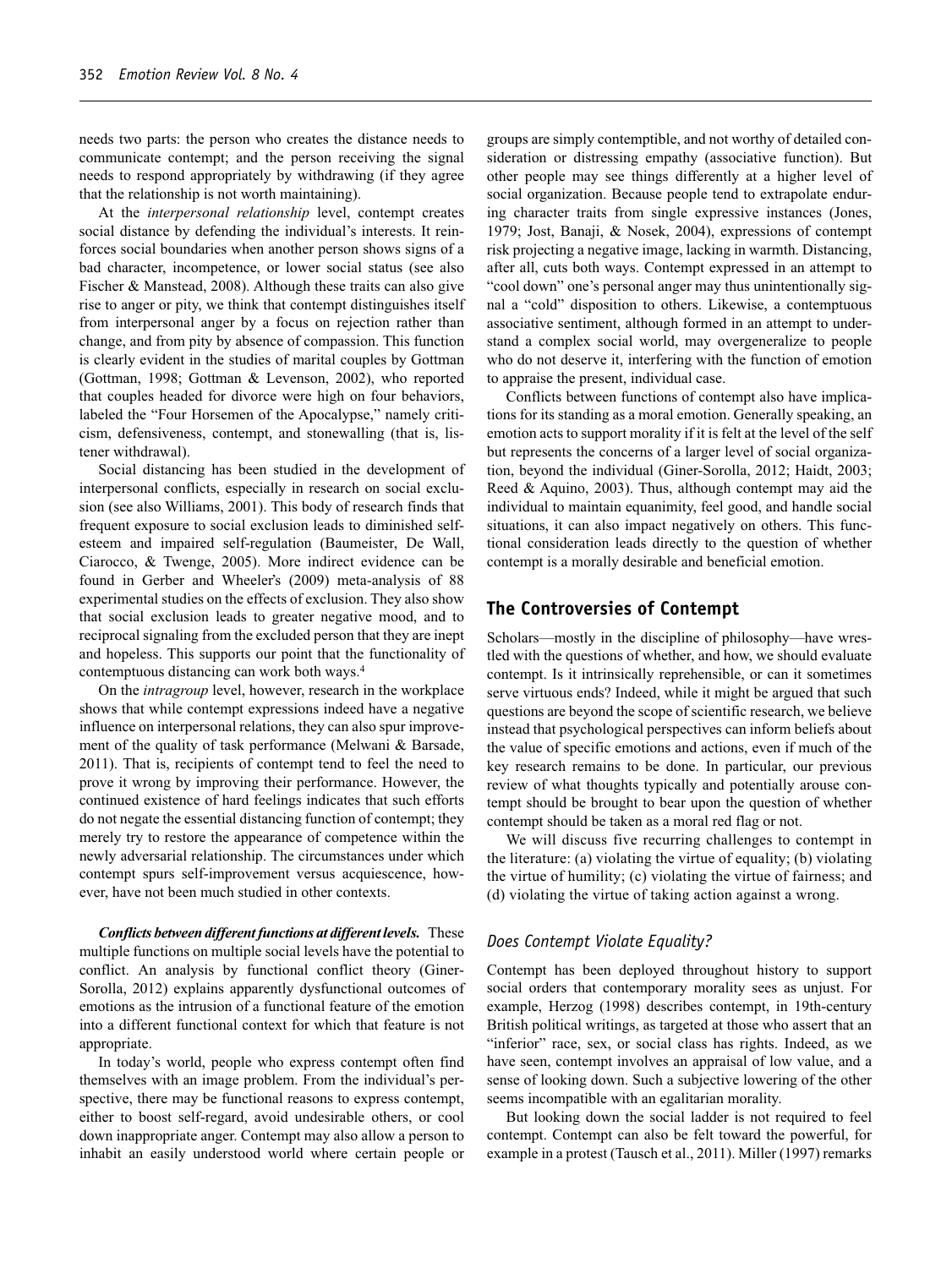on "upwards contempt," directed at leaders. Similar phenomena have also received some attention from organizational scholars (Dean, Brandes, & Dharwadkar, 1998; Pelzer, 2005). In these cases, contempt depends on other schemes of ranking besides social status; high-status people seen as low in competence, for example. But contempt can also be felt on moral grounds; for example, when a failed bank's managers receive an outrageous bonus, the wrongdoers can be seen as low regardless of social status. Indeed, research on social identity theory (Tajfel & Turner, 1979), and system justification theory (Jost et al., 2004) tells us that members of a low-ranking group might salvage their self-esteem by considering themselves superior to higher ranking groups on a moral or competence criterion.

#### *Does Contempt Violate Humility?*

If, as we have argued, contempt involves a feeling of superiority to another person, the worry is that people may express and feel contempt as much to boost their self-esteem as to reproach immorality. As far as we can tell, no empirical evidence in psychology confirms Hume's (1739/2007) observation that contempt can raise self-esteem more so than other forms of condemnation. Nonetheless, it is plausible that contempt more so than anger or hate risks hypocrisy by enticing our less-thanperfect selves to feel socially or morally superior.

Bell (2005, 2013) defended the self-enhancing nature of contempt when a justly contemptible action has threatened someone's self-worth; for example, a woman's contempt at a sexist joke. Contempt, in other words, is justified when it reacts against a claim of superiority over one's own self or group. In such a case, contempt's self-affirmation is not a violation of humility, but an attempt to repair the threat to one's collective social value. This also means that contempt is most acceptable when it comes from someone who was personally threatened by the offense. In the case of the sexist joke, a woman might be justified in defending her gender with a show of contempt, but a man treating the joke with contempt risks getting caught up in self-congratulation rather than the humility appropriate to such an intervention.

#### *Does Contempt Violate Fairness?*

Kant's main objection to contempt was that it rejects the whole person, who deserves essential respect even if we disapprove of his or her misdeeds (Kant, 1797/1998). We might think likewise that contempt is less fair than anger because, as psychological research shows (Fischer & Roseman, 2007; Hutcherson & Gross, 2011), it focuses on the dispositional qualities of a person instead of on a specific act. However, Thomason (2013) argues that Kant, elsewhere in his writings, speaks of contempt as a justified reaction to immorality or arrogance. Likewise, Abramson (2009) and Bell (2013) argue that a character-centered emotion does not necessarily condemn the whole person but can instead reject an objectionable part of a person's character. For example, even though someone admired John McCain for his commitment to campaign finance reform, he or she could

feel contempt for other positions he expressed during his 2008 presidential campaign, which contradicted his apparent concern for equality and democracy in the USA.

A parallel might be drawn between the other-focused emotion of contempt and the self-focused emotion of shame, which shows itself as most functional when it condemns an important aspect of one's own character, not when it condemns the whole self (Gausel, Leach, Vignoles, & Brown, 2012). Empirical research to date, however, does not clarify whether people who feel contempt typically do focus on only the bad parts of the target's character, instead of making whole-person judgments. To conclude, it seems that contempt can be applied fairly, but only to specific aspects of a person's being that it is within their power to change.

#### *Does Contempt Violate Our Duty to Act?*

Because of the link between contempt and withdrawal or social exclusion, some authors have seen contempt as less preferable than, for example, anger, because it encourages passive rather than active responses to moral wrongs (Haidt, 2003; Hill, 2000). Contempt's defenders answer that the emotion's expressive qualities constitute moral action, a protest communicated to the offending party and to others (Abramson, 2009; Bell, 2013; Mason, 2003). That said, the literature on emotion and collective action suggests another path for contempt. In three surveys examining protests in Germany, the UK, and India, Tausch et al. (2011) showed that anger is related to normative actions, such as participating in discussions or signing petitions, whereas contempt predicts nonnormative more radical actions, such as throwing stones, attacking the police, or arson attacks (Becker et al., 2011; Tausch et al., 2011). These actions, far from passive, can be understood as fundamental disagreement with the character of a society, not just with a specific action or policy.

In situations where further social relations with a wrongdoer are inconceivable, contempt may also be fully justifiable. It is hardly ethical to require a woman to argue angrily with her rapist in an attempt to make him change his mind, or require members of an oppressed group to spend their whole day contesting every slight from the majority. In this situation, contempt provides a rebuke whose distancing nature is appropriate to the moral goal.

#### **The Future of Contempt Research**

To sum up, we have presented three main arguments in this review. First, we believe that contempt has features and characteristics that lead us to classify it as a distinct emotion, although it is not a prototypical one and it often co-occurs with other states such as anger, disgust, or hate. Contempt's core appraisal is the inferiority of the other person or group, leading to the tendency to take distance, ignore, or exclude. Second, whereas the emotion contempt is elicited by a specific event, contempt can also occur as a sentiment, when it attaches to a general representation of a group or individual. This is why we may feel contempt towards certain groups, without the presence of a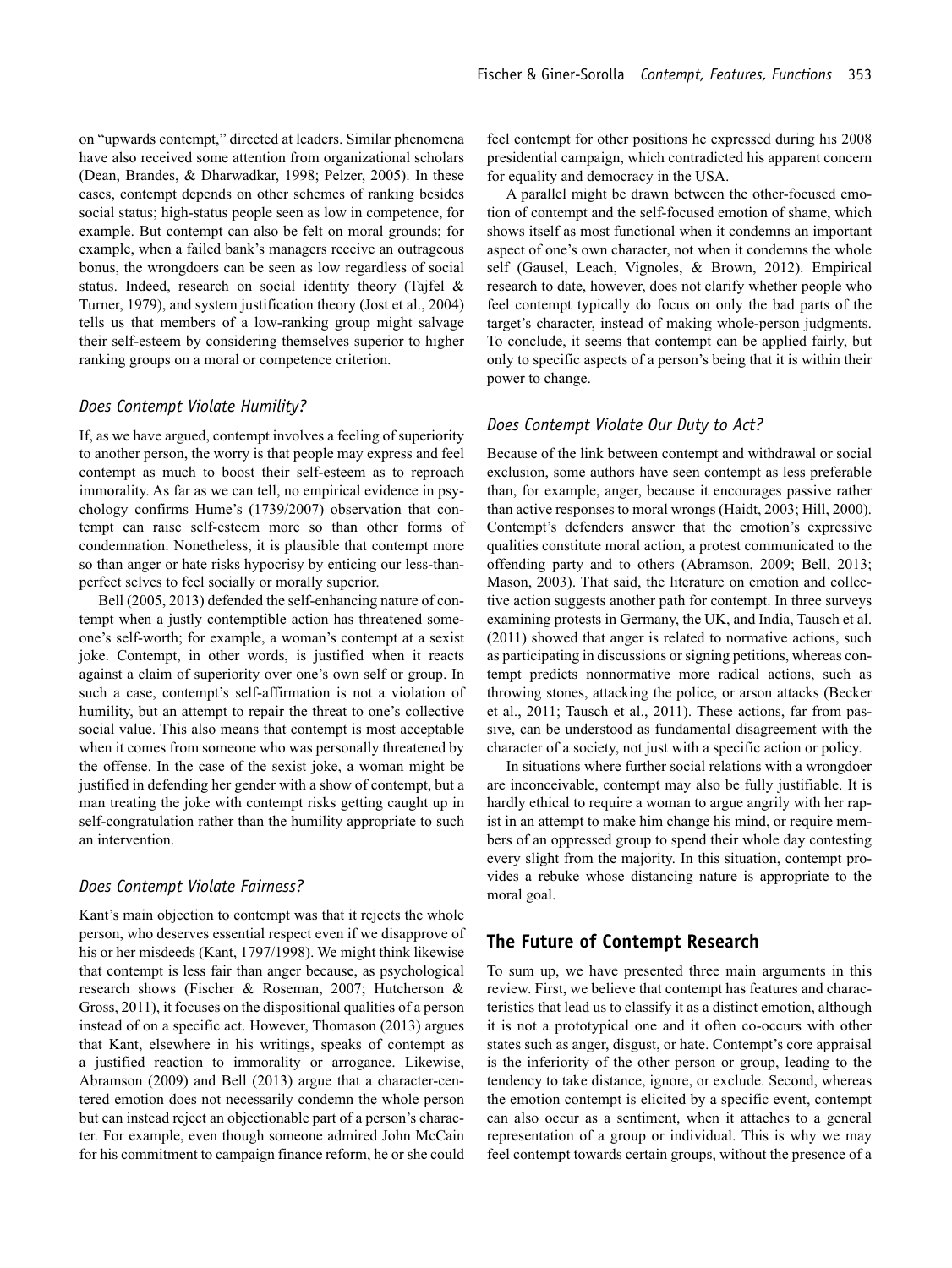specific moral or social transgression at a specific moment. Third, as a functional emotion or sentiment, contempt allows us to communicate an appraisal of low social worth to other people or groups, and to deal with social antagonists in a way that might be less effortful and risky than activating the related emotion of anger. This self-regulatory function of contempt may explain why contemptuous people do not seem agitated or emotional, but keep calm. The act of indifference is the response to a concern that confrontation and antagonism do not help. Finally, although contempt is often applied unfairly to people on the basis of prejudice, it does seem to have a place in justified moral condemnation if it targets an undesirable facet of a person's moral character while holding open the possibility for transformative change.

The large number of open questions surrounding contempt, however, requires us to summarize the research speculatively. First, it is not clear whether contempt's inferiority appraisal has the consequence of reinforcing one's own feelings of superiority or self-esteem when compared to other emotions involved in social exclusion, such as anger, hate, or disgust.

A second issue is contempt's self-regulation function. We suggested that contempt's apparent coolness might work to suppress or preempt other more socially and personally costly emotions, such as hatred, anger, or frustration. Examining these ideas would not only improve our knowledge of contempt but would also shed new light on emotion regulation (see Mesquita & Frijda, 2011).

Third, research differentiating disgust and contempt conclusively has also been scarce, with the main efforts in the CAD hypothesis literature proving inconclusive on replication. Facial or vocal expressions may work better than verbal labels in studying the difference. One starting hypothesis might be that disgust is a more intense form of contempt implying a stronger metaphor of not just low, but actively negative and contaminating social value, requiring not just avoidance but cleansing.

Fourth, it is still not clear whether contempt necessarily involves a judgment of the whole person. Is it possible to have contempt for Picasso's mistreatment of women, while maintaining respect for his artistic work? If we were able to differentiate the contemptible part of a person's character from the core of humanity, this would help overcome the negative moral consequences of contempt.

A fifth and final issue relates to the expression of contempt. To date, one facial expression of contempt, the unilateral lip curve, has been studied. Contempt, however, clearly is expressed in other subtle ways. In the face, rolling one's eyes is a dynamic expression that has hardly been studied; nor has inclining the head backwards, or "looking down one's nose," a common metaphor in English for contempt. In addition, contempt in natural settings is often expressed in vocal expressions or tone (Hawk et al., 2009). The problems in establishing a clear, reliable link between verbal terms for contempt and the classic facial expression should lead researchers to study these alternate expressions of contempt more extensively.

Contempt is a difficult emotion to study. We hope the reader is convinced that this difficulty has potential rewards. Contempt may not be the most typical emotion, but it has strong consequences for interpersonal and intergroup relations. The study of contempt as a marginal and problematic emotion also informs discussions in current emotion theorizing. Contempt underscores the problem of relying on language in emotion research, because its referent terms may be less useful in research than, say, facial or vocal expressions. Through contempt we see the importance of studying discrete emotions more precisely; a number of existing theories and studies have not distinguished between contempt and anger or disgust, leading to inconclusive results. Our speculation about contempt regulating anger also raises the possibility that emotions may be used to regulate other emotions. While some theories have raised this possibility before (Tomkins, 1963), prevailing taxonomies of emotion regulation do not to take it into account, leaving emotion regulation to cognitive or behavioral means. Finally, adding to analyses of other sociomoral emotions in terms of conflicting functions (Giner-Sorolla, 2012), we have argued here for the first time that contempt is also an emotion that serves to establish associations, signal social information, and regulate a person's own behavior and feelings. These different functions, operating at different levels of social organization, can help us understand both when contempt is used correctly, and when it goes wrong.

#### **Declaration of Conflicting Interests**

None declared.

#### **Notes**

- 1 This use of the term "sentiment," however, should not be confused with the distinction drawn between emotions and sentiments as synonyms for, respectively, primary emotions (those we share with other animals) and secondary emotions (those seen as uniquely human; Demoulin et al., 2004; Leyens et al., 2001).
- 2 The model makes a comparison only with anger, because research on the other related emotions, such as sociomoral disgust and hate, is very scarce, and thus this would become too speculative.
- 3 That is, when Schimmack and Reisenzein (1997) investigated what makes people categorize emotions together, they found the most important factor to be how much the emotions co-occur in everyday life, not the objective properties they share. The occurrence of contempt as a way to regulate anger, then, may be the reason why people often report the two emotions in reaction to an event.
- 4 Girls more so than boys, it has been argued, may use contempt for social distancing functions, and react to its distancing effects, because girls assign greater importance to social networks (Underwood, 2004). However, there is not much empirical evidence for gender differences in contempt at any age.

#### **References**

- Abramson, K. (2009). A sentimentalist's defense of contempt, shame and disdain. In P. Goldie (Ed.), *The Oxford handbook of philosophy of emotion* (pp. 189–194). Oxford, UK: Oxford University Press.
- Aldao, A., Nolen-Hoeksema, S., & Schweizer, S. (2010). Emotionregulation strategies across psychopathology: A meta-analytic review. *Clinical Psychology Review*, *30*(2), 217–237. doi:10.1016/j. cpr.2009.11.004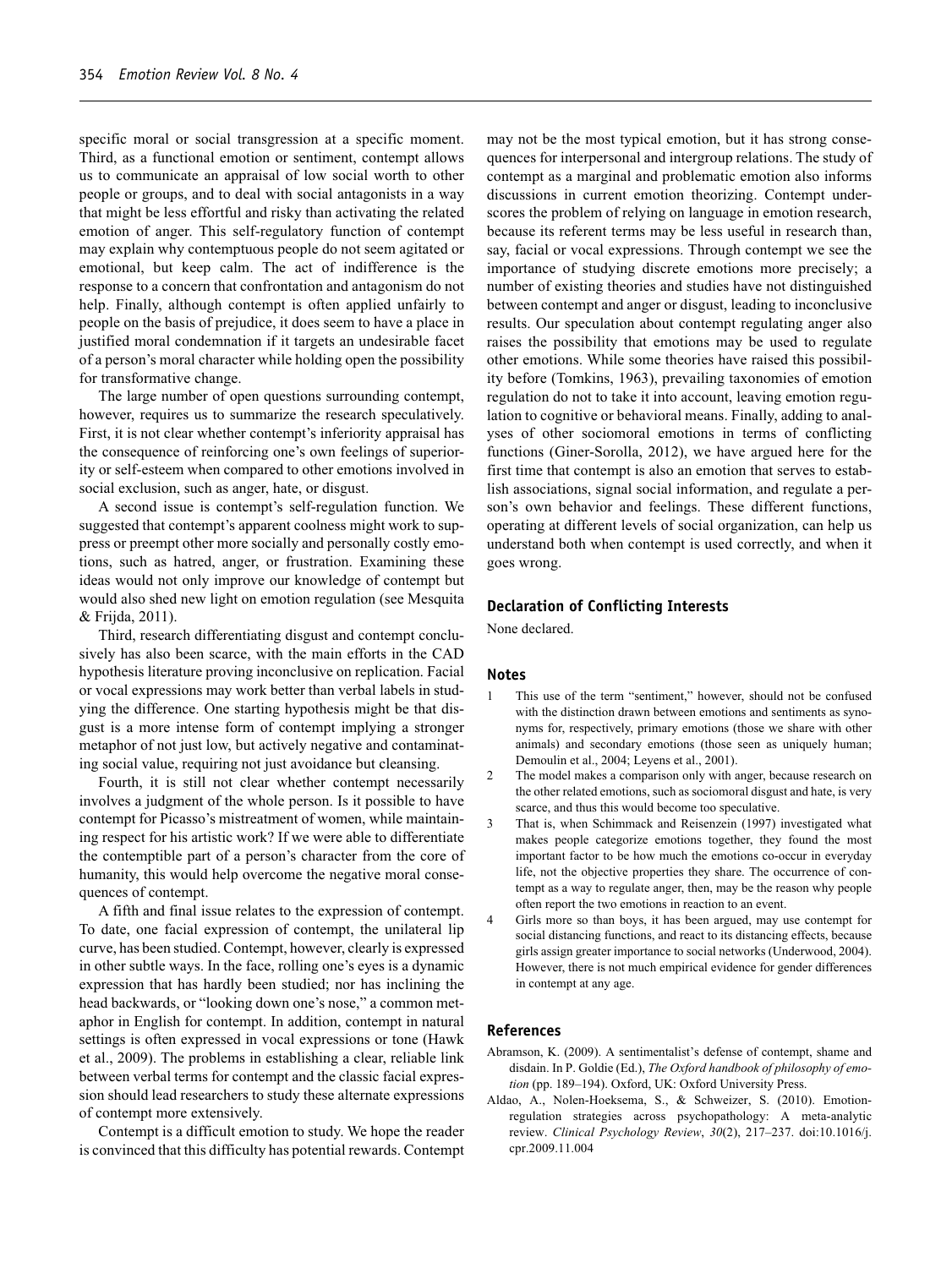- Ariosto, L. (1968). *Orlando furioso* (W. S. Rose, Trans.). Indianapolis, IN: Bobbs-Merrill. (Original work published 1532)
- Banse, R., & Scherer, K. R. (1996). Acoustic profiles in vocal emotion expression. *Journal of Personality and Social Psychology*, *70*, 614– 636. doi:10.1037/0022–3514.70.3.614
- Barrett, L. F. (2006). Are emotions natural kinds? *Perspectives on Psychological Science*, *1*, 28–58.
- Bar-Tal, D., & Halperin, E. (2011). Socio-psychological barriers to conflict resolution. In D. Bar-Tal (Ed.), *Intergroup conflicts and their resolution: A social psychological perspective* (pp. 217–240). New York, NY: Psychology Press.
- Baumeister, R. F., DeWall, C. N., Ciarocco, N. J., & Twenge, J. M. (2005). Social exclusion impairs self-regulation. *Journal of Personality and Social Psychology*, *88*(4), 589–604. doi:10.1037/0022–3514.88.4.589
- Baumeister, R. F., Vohs, K. D., DeWall, C. N., & Zhang, L. (2007). How emotion shapes behavior: Feedback, anticipation, and reflection, rather than direct causation. *Personality and Social Psychology Review*, *11*, 167–203. doi:10.1177/1088868307301033
- Baumeister, R. F., Wotman, S. R., & Stillwell, A. M. (1993). Unrequited love: On heartbreak, anger, guilt, scriptlessness, and humiliation. *Journal of Personality and Social Psychology*, *64*, 377–394. doi:10.1037/0022–3514.64.3.377
- Becker, J. C., Tausch, N., & Wagner, U. (2011). Emotional consequences of collective action participation: Differentiating self-directed and outgroup-directed emotions. *Personality and Social Psychology Bulletin*, *37*, 1587–1598. doi:10.1177/0146167211414145
- Bell, M. (2005). A woman's scorn: Toward a feminist defense of contempt as a moral emotion. *Hypatia*, *20*(4), 80–93.
- Bell, M. (2013). *Hard feelings: The moral psychology of contempt*. Oxford, UK: Oxford University Press.
- Biehl, M., Matsumoto, D., Ekman, P., Hearn, V., Heider, K., Kudoh, T., & Ton, V. (1997). Matsumoto and Ekman's Japanese and Caucasian facial expressions of emotion (JACFEE): Reliability data and cross-national differences. *Journal of Nonverbal Behavior*, *21*, 3–21. doi:10.1023/a:1024902500935
- Brandt, M. J., & Reyna, C. (2011). The chain of being: A hierarchy of morality. *Perspectives on Psychological Science*, *6*, 428–446. doi:10.1177/1745691611414587
- Carver, C. S., & Scheier, M. F. (1990). Origins and function of positive and negative affect: A control-process view. *Psychological Review*, *97*, 19–35.
- Chapman, H., & Anderson, A. K. (2013). Things rank and gross in nature: A review and synthesis of moral disgust. *Psychological Bulletin*, *139*, 300–327. doi:10.1037/a0030964
- Clore, G. L., Ortony, A., & Foss, M. A. (1987). The psychological foundations of the affective lexicon. *Journal of Personality and Social Psychology*, *53*, 751–766. doi:10.1037/0022–3514.53.4.751
- Crites, S. L., Fabrigar, L. R., & Petty, R. E. (1994). Measuring the affective and cognitive properties of attitudes: Conceptual and methodological issues. *Personality and Social Psychology Bulletin*, *20*(6), 619–634. doi:10.1177/0146167294206001
- Cuddy, A. J. C., Fiske, S. T., & Glick, P. (2007). The BIAS map: Behaviors from intergroup affect and stereotypes. *Journal of Personality and Social Psychology*, *92*, 631–648. doi:10.1037/0022–3514.92.4.631
- Dean, J. W., Brandes, P., & Dharwadkar, R. (1998). Organizational cynicism. *Academy of Management Review*, *23*(2), 341–352.
- Demoulin, S., Leyens, J., Paladino, M., Rodriguez-Torres, R., Rodriguez-Perez, A., & Dovidio, J. (2004). Dimensions of "uniquely" and "non-uniquely" human emotions. *Cognition & Emotion*, *18*, 71–96. doi:10.1080/02699930244000444
- Devine, P. G. (1989). Stereotypes and prejudice: Their automatic and controlled components. *Journal of Personality and Social Psychology*, *56*(1), 5–18. doi:10.1037/0022–3514.56.1.5
- Ekman, P. (1994). All emotions are basic. In P. Ekman & R. J. Davidson (Eds.), *The nature of emotion: Fundamental questions* (pp. 15–19). New York, NY: Oxford University Press.
- Ekman, P., & Friesen, W. V. (1986). A new pan-cultural facial expression of emotion. *Motivation and Emotion*, *10*, 159–168. doi:10.1007/ BF00992253
- Ekman, P., & Friesen, W. V. (1988). Who knows what about contempt: A reply to Izard and Haynes. *Motivation and Emotion*, *12*, 17–22.
- Ekman, P., & Heider, K. G. (1988). The universality of a contempt expression: A replication. *Motivation and Emotion*, *12*, 303–308. doi:10.1007/ BF00993116
- Erber, R., Wegner, D. M., & Therriault, N. (1996). On being cool and collected: Mood regulation in anticipation of social interaction. *Journal of Personality and Social Psychology*, *70*, 757–766. doi:10.1037/0022– 3514.70.4.757
- Fazio, R. H., & Olson, M. A. (2014). The MODE model: Attitude–behavior processes as a function of motivation and opportunity. In J. W. Sherman, B. Gawronski & Y. Trope (Eds.), *Dual process theories of the social mind* (pp. 155–171). New York, NY: Guilford Press.
- Fehr, B., & Russell, J. A. (1984). Concept of emotion viewed from a prototype perspective. *Journal of Experimental Psychology: General*, *113*, 464–486. doi:10.1037/0096–3445.113.3.464
- Fischer, A. H. (2011). Contempt: A hot feeling hidden under a cold jacket. In In R. Trnka, K. Balcar & M. Kuska (Eds.), *Re-constructing emotional spaces. From experience to regulation* (pp. 77–88). Prague, Czech Repubic: College of Psychosocial Studies Press.
- Fischer, A. H., & Manstead, A. S. R. (2008). The social function of emotions. In M. Lewis, J. Haviland-Jones & L. F. Barrett (Eds.), *Handbook of emotions* (3rd ed., pp. 456–467). New York, NY: Guilford.
- Fischer, A. H., & Roseman, I. J. (2007). Beat them or ban them: The characteristics and social functions of anger and contempt. *Journal of Personality and Social Psychology*, *93*, 103–115. doi:10.1037/0022– 3514.93.1.103
- Fiske, S. T., Cuddy, A. J. C., Glick, P., & Xu, J. (2002). A model of (often mixed) stereotype content: Competence and warmth respectively follow from perceived status and competition. *Journal of Personality and Social Psychology*, *82*, 878–902. doi:10.1037/0022–3514.82.6.878
- Frijda, N. H. (1986). *The emotions*. Cambridge, UK: Cambridge University Press.
- Frijda, N. H. (1988). The laws of emotion. *The American Psychologist*, *43*, 349–358. doi:10.5465/AMR.2007.25275690
- Frijda, N. H. (1993). Moods, emotion episodes, and emotions. In M. Lewis & J. M. Haviland-Jones (Eds.), *Handbook of emotions* (1st ed., pp. 381–403). New York, NY: Guilford Press.
- Frijda, N. H. (1994). How are emotions distinguished from moods, temparement, and other related affective constructs? In P. Ekman & R. J. Davidson (Eds.), *The nature of emotion: Fundamental questions* (pp. 49–96). New York, NY: Oxford University Press.
- Gausel, N., Leach, C. W., Vignoles, V. L., & Brown, R. (2012). Defend or repair? Explaining responses to in-group moral failure by disentangling feelings of shame, rejection, and inferiority. *Journal of Personality and Social Psychology*, *102*(5), 941–960. doi:10.1037/a0027233
- Gerber, J., & Wheeler, L. (2009). On being rejected: A meta-analysis of experimental research on rejection. *Perspectives on Psychological Science*, *4*, 468–488. doi:10.1111/j.1745–6924.2009.01158.x
- Giner-Sorolla, R. (1999). Affect in attitude: Immediate and deliberative perspectives. In S. Chaiken & Y. Trope (Eds.), *Dual process theories in social psychology* (pp. 441–461). New York, NY: Guilford.
- Giner-Sorolla, R. (2012). *Judging passions: Moral emotions in persons and groups* (European Monographs in Social Psychology). Hove, UK: Psychology Press.
- Glick, P., Fiske, S. T., Abrams, D., Dardenne, B., Ferreira, M. C., Gonzalez, R., . . . Yzerbyt, V. (2006). Anti-American sentiment and America's perceived intent to dominate: An 11-nation study. *Basic and Applied Social Psychology*, *28*(4), 363–373. doi:10.1207/s15324834basp2804\_10
- Gottman, J. M. (1998). Psychology and the study of marital processes. *Annual Review of Psychology*, *49*, 169–197. doi:10.1146/annurev. psych.49.1.169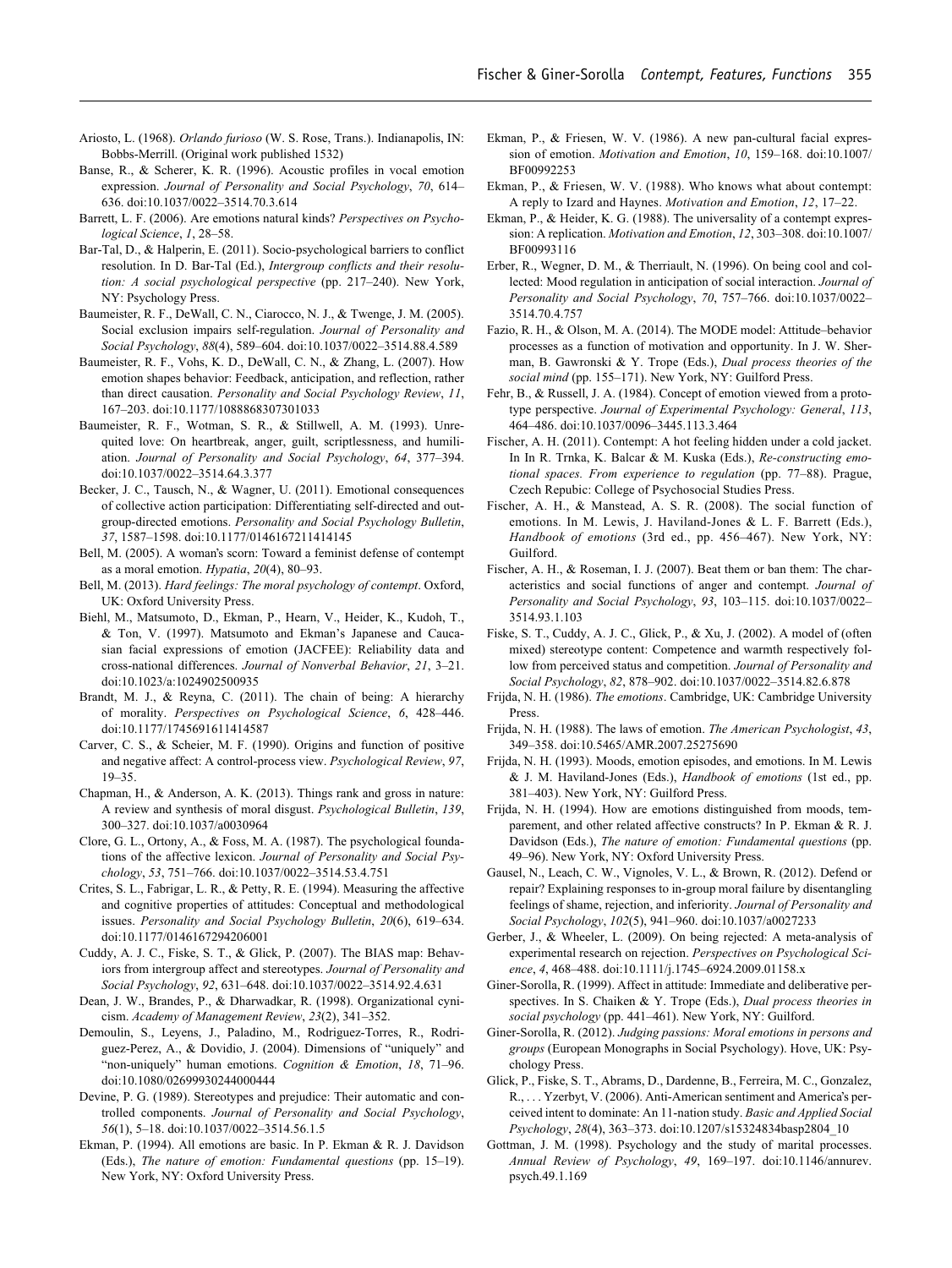- Gottman, J. M., & Levenson, R. W. (2002). A two-factor model for predicting when a couple will divorce: Exploratory analyses using 14-year longitudinal data. *Family Process*, *41*, 83–96. doi:10.1111/j.1545– 5300.2002.40102000083.x
- Haidt, J. (2003). The moral emotions. In R. J. Davidson, K. R. Scherer & H. H. Goldsmith (Eds.), *Handbook of affective sciences* (pp. 852–870). Oxford, UK: Oxford University Press
- Haidt, J., & Keltner, D. (1999). Culture and facial expression: Open-ended methods find more expressions and a gradient of recognition. *Cognition & Emotion*, *13*, 225–266. doi:10.1080/026999399379267
- Halperin, E. (2008). Group-based hatred in intractable conflict in Israel. *Journal of Conflict Resolution*, *52*, 713–736. doi:10.1177/ 0022002708314665
- Halperin, E., & Gross, J. J. (2010). Intergroup anger in intractable conflict: Long-term sentiments predict anger responses during the Gaza War. *Group Processes & Intergroup Relations*, *14*(4), 477–488.
- Harris, L. T., & Fiske, S. T. (2006). Dehumanizing the lowest of the low: Neuroimaging responses to extreme out-groups. *Psychological Science*, *17*, 847–853. doi:10.1111/j.1467–9280.2006.01793.x
- Hawk, S. T., van Kleef, G. A., Fischer, A. H., & van der Schalk, J. (2009). "Worth a thousand words": Absolute and relative decoding of nonlinguistic affect vocalizations. *Emotion*, *9*, 293–305. doi:10.1037/ a0015178
- Herzog, D. (1998). *Poisoning the minds of the lower orders*. Princeton, NJ: Princeton University Press.
- Hill, T. E., Jr. (2000). *Respect, pluralism, and justice: Kantian perspectives*. Oxford, UK: Oxford University Press.
- Hume, D. (2007). *A treatise of human nature* (D. Norton & M. Norton, Eds.). Oxford, UK: Oxford University Press. (Original work published 1739)
- Hupka, R. B., Lenton, A. P., & Hutchison, K. A. (1999). Universal development of emotion categories in natural language. *Journal of Personality and Social Psychology*, *77*, 247–278. doi:10.1037/0022–3514.77.2.247
- Hutcherson, C. A., & Gross, J. J. (2011). The moral emotions: A socialfunctionalist account of anger, disgust, and contempt. *Journal of Personality and Social Psychology*, *100*, 719–737. doi:10.1037/a0022408
- Izard, C. E. (1971). *The face of emotion*. New York, NY: Appleton-Century-Crofts.

Izard, C. (1977). *Human emotions*. New York, NY: Plenum Press.

- Izard, C. E. (1992). Basic emotions, relations among emotions, and emotion–cognition relations. *Psychological Review*, *99*, 561–565.
- Izard, C. E. (2007). Basic emotions, natural kinds, emotion schemas, and a new paradigm. *Perspectives on Psychological Science*, *2*, 260–280.
- Jameson, K. A. (1996). Numerical scaling techniques for evaluating generative models of orthographies. *Acta Psychologica*, *92*(2), 169–208. doi:10.1016/0001-6918(95)00012-7
- Jasini, A., & Fischer, A. H. (2015). *Characteristics and social determinants of hate*. Unpublished manuscript, University of Amsterdam.
- Johnson-Laird, P. N., & Oatley, K. (1989). The language of emotions: An analysis of a semantic field. *Cognition & Emotion*, *3*, 81–123. doi:10.1080/02699938908408075
- Jones, E. E. (1979). The rocky road from acts to dispositions. *American Psychologist*, *34*, 107–117. doi:10.1037/0003–066X.34.2.107
- Jost, J., Banaji, M., & Nosek, B. (2004). A decade of system justification theory: Accumulated evidence of conscious and unconscious bolstering of the status quo. *Political Psychology*, *25*, 881–919. doi:10.1111/ j.1467–9221.2004.00402.x
- Juslin, P. N., & Laukka, P. (2003). Communication of emotions in vocal expression and music performance: Different channels, same code? *Psychological Bulletin*, *129*, 770–814. doi:10.1037/0033–2909.129.5.770
- Kant, I. (1998). *Groundwork of the metaphysics of morals* (M. Gregor, Ed.). Cambridge, UK: Cambridge University Press. (Original work published 1797)
- Keltner, D., & Haidt, J. (1999). Social functions of emotions at four levels of analysis. *Cognition & Emotion*, *13*, 505–525.doi:10.1080/ 026999399379168
- Keltner, D., Young, R. C., Heerey, E. A., Oemig, C., & Monarch, N. D. (1998). Teasing in hierarchical and intimate relations. *Journal of Personality and Social Psychology*, *75*, 1231–1247. doi:10.1037/0022– 3514.75.5.1231
- Koole, S. L. (2009). The psychology of emotion regulation: An integrative review. *Cognition & Emotion*, *23*, 4–41. doi:10.1080/ 02699930802619031
- Lazarus, R. S. (1991). Progress on a cognitive-motivational-relational theory of emotion. *American Psychologist*, *46*(8), 819–834.
- Leyens, J. P., Rodriguez-Perez, A., Rodriguez-Torres, R., Gaunt, R., Paladino, M. P., Vaes, J., & Demoulin, S. (2001). Psychological essentialism and the differential attribution of uniquely human emotions to ingroups and outgroups. *European Journal of Social Psychology*, *31*, 395–411. doi:10.1002/ejsp.50
- Maio, G. R., & Olson, J. M. (1998). Values as truisms: Evidence and implications. *Journal of Personality and Social Psychology*, *74*(2), 294–311.
- Marzillier, S., & Davey, G. (2004). The emotional profiling of disgust-eliciting stimuli: Evidence for primary and complex disgusts. *Cognition and Emotion*, *18*, 313–336.
- Mason, M. (2003). Contempt as a moral attitude. *Ethics*, *113*, 234–277.
- Matsumoto, D. (1992). More evidence for the universality of a contempt expression. *Motivation and Emotion*, *16*(4), 363–368. doi:10.1007/ BF00992972
- Matsumoto, D. (2005). Scalar ratings of contempt expressions. *Journal of Nonverbal Behavior*, *29*, 91–104. doi:10.1007/s10919–005–2742–0
- Matsumoto, D., & Ekman, P. (1989). American–Japanese cultural differences in intensity ratings of facial expressions of emotion. *Motivation and Emotion*, *13*, 143–157. doi:10.1007/BF00992959
- Matsumoto, D., & Ekman, P. (2004). The relationship among expressions, labels, and descriptions of contempt. *Journal of Personality and Social Psychology*, *87*, 529–540. doi:10.1037/0022–3514.87.4.529
- Melwani, S., & Barsade, S. G. (2011). Held in contempt: The psychological, interpersonal, and performance consequences of contempt in a work context. *Journal of Personality and Social Psychology*, *101*, 503–520. doi:10.1037/a0023492
- Mesquita, B., & Frijda, N. H. (2011). An emotion perspective on emotion regulation. *Cognition & Emotion*, *25*, 782–784. doi:10.1080/0269993 1.2011.586824
- Miller, W. I. (1997). *The anatomy of disgust*. Cambridge, MA: Harvard University Press.
- Moors, A., Ellsworth, P. C., Scherer, K. R., & Frijda, N. H. (2013). Appraisal theories of emotion: State of the art and future development. *Emotion Review*, *5*, 119–124.
- Moravia, A. (1999). *Contempt*. New York, NY: The New York Review of Books. (Original work published 1954)
- Ortony, A., & Turner, T. J. (1990). What's basic about basic emotions? *Psychological Review*, *97*, 315–331. doi:10.1037/0033–295X.97.3.315
- Orwell, G. (1958). *The road to Wigan Pier*. New York, NY: Harcourt, Brace and Company. (Original work published 1937)
- Parkinson, B., Fischer, A. H., & Manstead, A. S. R. (2005). *Emotion in social relations: Cultural, intergroup and interpersonal processes*. New York, NY: Psychology Press.
- Pelzer, P. (2005). Contempt and organization: Present in practice Ignored by research? *Organization Studies*, *26*, 1217–1227.
- Petersen, R. D. (2002). *Understanding ethnic violence: Fear, hatred, and resentment in twentieth-century Eastern Europe*. Cambridge, UK: Cambridge University Press.
- Prinz, J. J. (2007). *The emotional construction of morals*. Oxford, UK: Oxford University Press.
- Reed, A., & Aquino, K. F. (2003). Moral identity and the expanding circle of moral regard toward out-groups. *Journal of Personality and Social Psychology*, *84*(6), 1270–1286.
- Roseman, I. J. (2001). A model of appraisal in the emotion system. In K. R. Scherer, A. Schorr & T. Johnstone (Eds.), *Appraisal processes in emotion: Theory, methods, research* (pp. 68–92). London, UK: Oxford University Press.